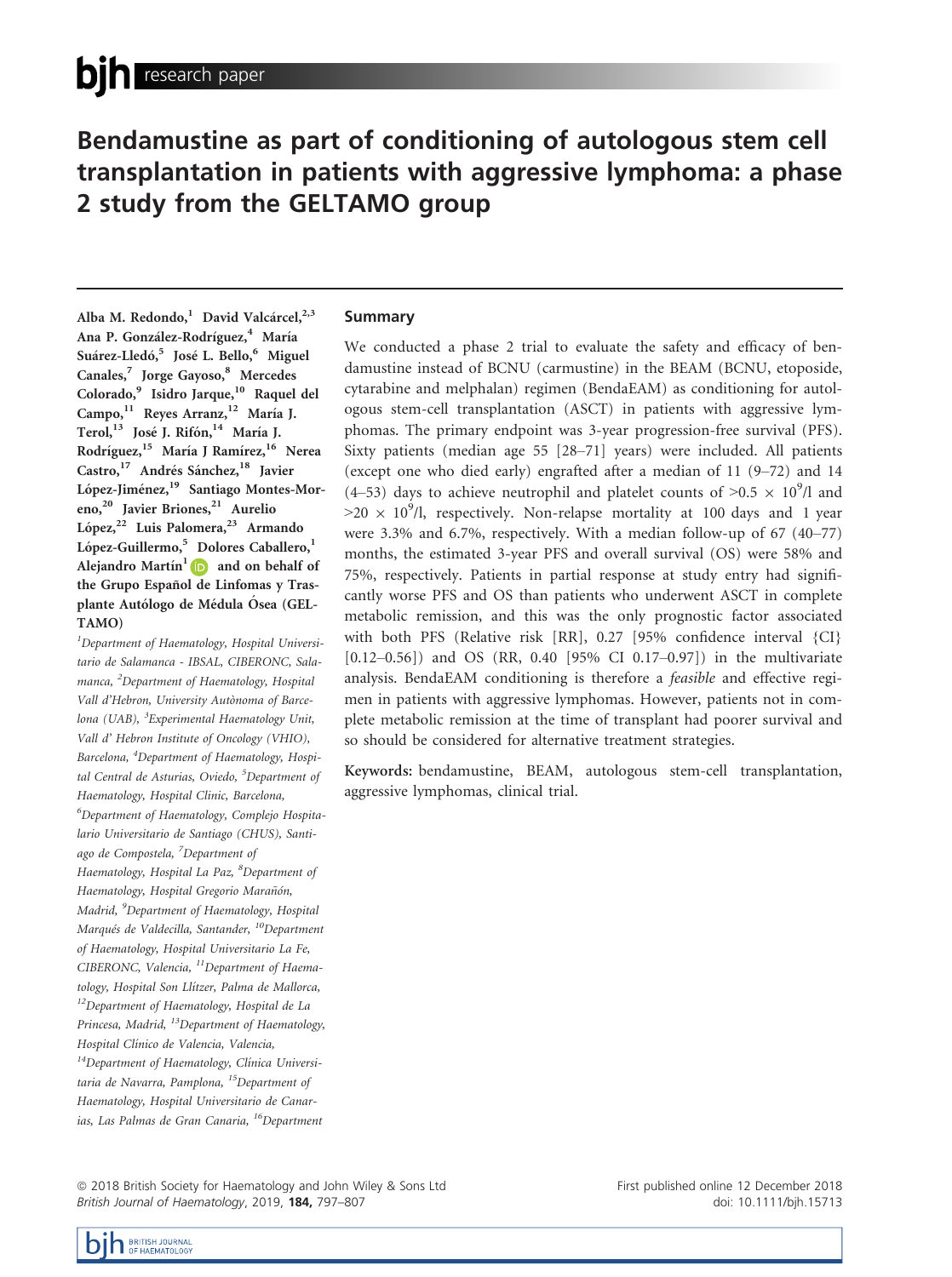of Haematology, Hospital de Jerez, Jerez de la Frontera, 17Department of Haematology, Hospital 12 de Octubre, Madrid,  $^{18}$ Department of Haematology, Hospital Virgen de la Arrixaca, Murcia, 19Department of Haematology, Hospital Universitario Ramón y Cajal, Madrid, <sup>20</sup>Department of Pathology, Hospital Universitario Marqués de Valdecilla, IFIMAV, Santander,  $^{21}$ Department of Haematology, Hospital Santa Creu i Sant Pau, Barcelona, <sup>22</sup>Department of Haematology, Hospital Arnau de Villanova, Valencia, and <sup>23</sup>Department of Haematology, Hospital Clínico de Zaragoza, Zaragoza, Spain

Received 1 July 2018; accepted for publication 5 November 2018 Correspondence: Alejandro Martín, Haematology Department, Hospital Universitario de Salamanca - IBSAL, Centro de Investigación Biomédica en Red de Cáncer (CIBERONC); Paseo de San Vicente 58-182, Salamanca 37007, Spain. E-mail: [amartingar@usal.es](mailto:)

High-dose therapy (HDT) followed by autologous stem cell transplantation (ASCT) is the standard of care for patients with chemosensitive relapsed or primary refractory diffuse large B-cell lymphoma (DLBCL) and other aggressive lymphomas, and is a clinical option for patients with peripheral T-cell lymphomas (PTCL) in first remission (Majhail et al, 2015; Sureda et al, 2015). Since the 1980s, various conditioning regimens have been used for ASCT in lymphomas, none of which has proved superior in prospective randomized trials. BEAM (carmustine [BCNU], etoposide, cytarabine and melphalan) conditioning is one of the most commonly employed regimens (Chen et al, 2015). However, carmustine is currently unavailable or of very limited availability in some countries (Garciaz et al, 2016). In addition, it has been associated with late pulmonary complications, non-relapse-related late death and secondary tumours (Bhatia et al, 2005; Afessa et al, 2012; Chen et al, 2015; Isidori et al, 2016). Therefore, the substitution of carmustine by other agents could increase efficacy and reduce toxicities associated with the BEAM regimen.

The Benda-EAM (or BeEAM) regimen consists of the standard BEAM regimen but with carmustine being replaced by bendamustine, a nitrogen mustard that combines the alkylating activity of a mustard group with the antimetabolite activity of a purine analogue (Leoni et al, 2008). Bendamustine has a high level of activity in alkylating-resistant cell lines (Leoni et al, 2008), as well as encouraging high response rates with acceptable toxicity in patients with refractory or relapsed DLBCL (Ohmachi et al, 2013) and PTCL (Damaj et al, 2013). The Benda-EAM regimen was first examined by Visani et al (2011) in 43 patients with relapsed or refractory lymphoma from various histologies (Hodgkin lymphoma [HL],  $n = 15$ ; DLBCL,  $n = 15$ ; mantle cell lymphoma [MCL],  $n = 5$ ; other aggressive B-cell lymphomas,  $n = 8$ ), and they showed a favourable safety and efficacy profile of this novel HDT regimen. The basis for this regimen arose from preliminary in vitro analysis performed at our centre on lymphoma cell lines that demonstrated the greater efficacy of bendamustine in combination with etoposide, cytarabine and melphalan compared to carmustine (Visani et al, 2011).

Against this background, we conducted a phase 2 trial to evaluate the safety and efficacy of the Benda-EAM regimen as conditioning for ASCT in patients with DLBCL or PTCL. Here we report the final results of the trial after a long-term follow-up.

# **Methods**

#### Patients

Eligible patients were aged 18–70 years, with a local histological diagnosis of: (i) DLBCL or grade 3B follicular lymphoma (FL) with refractory or relapsed disease in partial response (PR) or complete remission (CR) after salvage therapy, or (ii) DLBCL transformed from an indolent lymphoma or PTCL (different from anaplastic large cell lymphoma, ALK-positive) in first or subsequent PR or CR. There were no specific recommendations for treatment before study entry. Patients were required to have an Eastern Cooperative Group performance status of 0–2, and adequate cardiac, renal, pulmonary and hepatic functions. All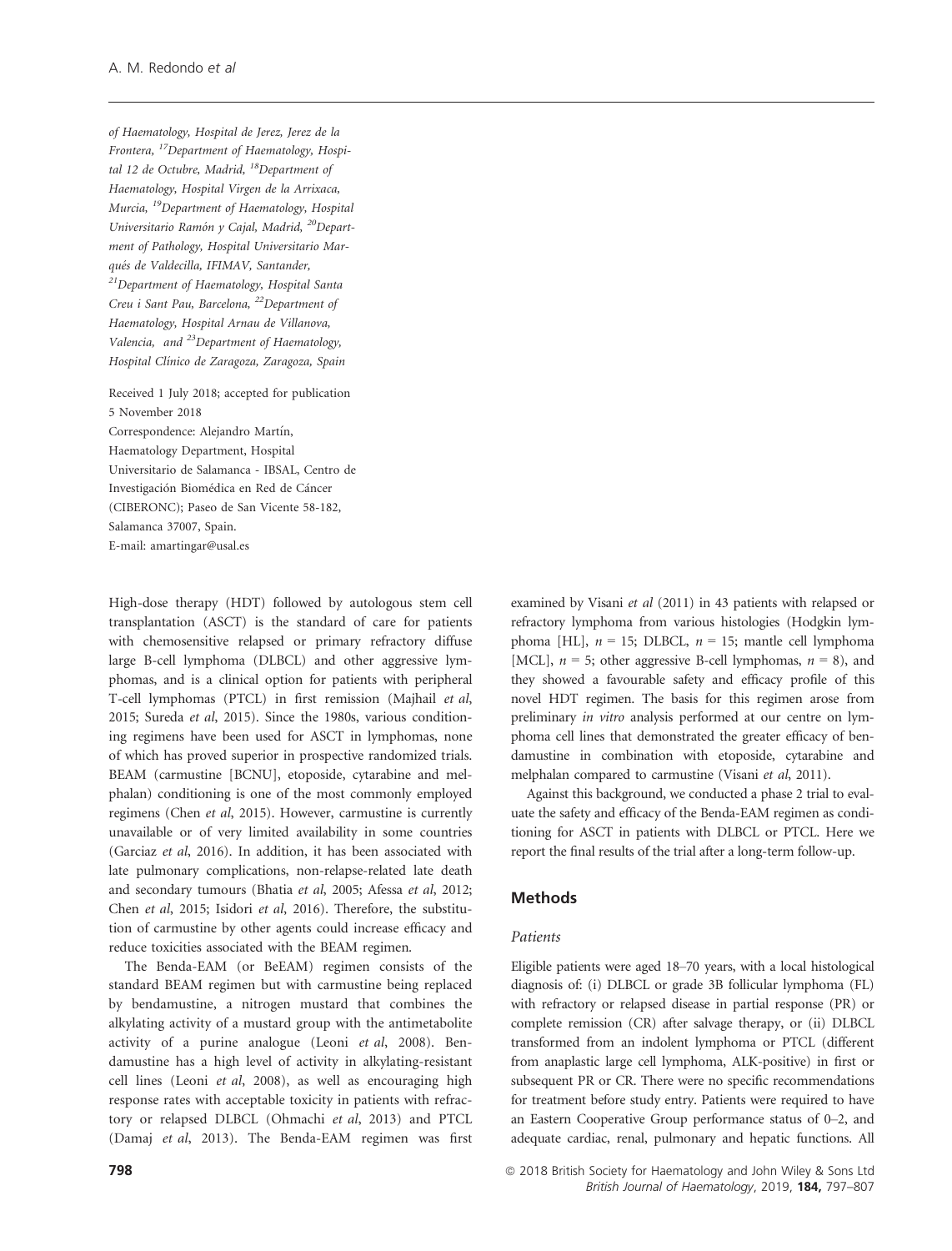TABLE I. Patient characteristics.

| Characteristic                                        | N              | $\%$ |
|-------------------------------------------------------|----------------|------|
| Age, years: median (range)                            | 55 $(28-71)$   |      |
| Older than 60 years                                   | 20             | 33.3 |
| Male sex                                              | 30             | 50   |
| Histological diagnosis                                |                |      |
| De novo diffuse large B-cell lymphoma                 | 38             | 63.3 |
| Grade 3B follicular lymphoma                          | $\mathfrak{Z}$ | 5.0  |
| Transformed diffuse large B-cell lymphoma             | 13             | 21.7 |
| Peripheral T-cell lymphoma*                           | 6              | 10.0 |
| First-line treatment                                  |                |      |
| R-CHOP (14 or 21)                                     | 44             | 73.3 |
| CHOP (14 or 21)                                       | 6              | 10.0 |
| R-EPOCH                                               | $\mathfrak{Z}$ | 5.0  |
| Others†                                               | 7              | 11.7 |
| Second and subsequent lines                           |                |      |
| R-ESHAP                                               | 29             | 48.3 |
| R-IFE                                                 | 8              | 13.3 |
| R-DHAP                                                | 5              | 8.3  |
| <b>ESHAP</b>                                          | 3              | 5.0  |
| R-GEMOX-D                                             | 3              | 5.0  |
| R-CHOP                                                | $\mathfrak{Z}$ | 5.0  |
| $R$ -ICE                                              | $\mathbf{2}$   | 3.3  |
| Rituximab monotherapy                                 | $\mathfrak{2}$ | 3.3  |
| Otherst                                               | 6              | 10   |
| Number of treatment lines prior to study entry        |                |      |
| Median (range)                                        | $2(1-4)$       |      |
| $\mathbf{1}$                                          | 11             | 18.3 |
| $\mathfrak{2}$                                        | 41             | 68.3 |
| $3 - 4$                                               | 8              | 13.3 |
| International Prognostic Index at study entry         |                |      |
| $\mathbf{0}$                                          | 23             | 38.3 |
| $\mathbf{1}$                                          | 23             | 38.3 |
| $\sqrt{2}$                                            | 13             | 21.7 |
| 3                                                     | $\mathbf{1}$   | 1.7  |
| Disease status at study entry (PET/CT)                |                |      |
| Complete remission after first-line treatment         | 9              | 15.0 |
| Complete remission after 2 or more lines of treatment | 28             | 46.7 |
| Partial response after first-line treatment           | $\mathfrak{2}$ | 3.3  |
| Partial response after 2 or more lines of treatment   | 21             | 35.0 |
| Melphalan dose in conditioning regimen                |                |      |
| 140 mg/m <sup>2</sup> (according to protocol)         | 49             | 81.7 |
| 140 mg (flat dose)                                    | 11             | 18.3 |

BR-CAP, bortezomib, rituximab, cyclophosphamide, doxorubicin, prednisolone; CT, computed tomography; FMC, fludarabine, mitoxantrone, cyclophosphamide, PET, positron emission tomography; R-BMD, rituximab, bendamustine, mitoxantrone, dexamethasone; R-CHOP, rituximab, cyclophosphamide, doxorubicin, vincristine, prednisolone; R-CVP, rituximab, cyclophosphamide, vincristine, prednisolone; R-DHAP, rituximab, dexamethasone, cytarabine, cisplatin; R-EPOCH, rituximab, etoposide, prednisolone, vincristine, cyclophosphamide, doxorubicin; R-ESHAP, rituximab, etoposide, methyl-prednisolone, cytarabine, cisplatin, R-GEMOX-D, rituximab, gemcitabine, oxaliplatin, dexamethasone; R-GIFOX, gemcitabine, ifosfamide, oxaliplatin, rituximab; R-ICE, rituximab, ifosfamide, carboplatin, etoposide; R-IFE, rituximab, ifosfamide, etoposide; R-miniBEAM, rituximab, carmustine, etoposide, cytarabine, melphalan.

\*Peripheral T-cell lymphoma not otherwise specified  $(n = 3)$ , angioimmunoblastic T-cell lymphoma  $(n = 2)$ , anaplastic large cell lymphoma ALK-  $(n = 1)$ .

†One each: BR-CAP, Burkitt lymphoma protocol, chlorambucil, FMC, ICE, R-CVP, R-ESHAP.

‡One each: Bortezomib, DHAP, GEMOX-D, R-BMD; R-GIFOX, R-miniBEAM.

patients were required to have undertaken apheresis of haematopoietic stem cells, obtaining  $\geq 2 \times 10^6$ /kg CD34+ cells. All subjects provided written, informed consent before their inclusion in the study. A retrospective centralized histopathological review was carried out of the 40 patients for whom sufficient material was available.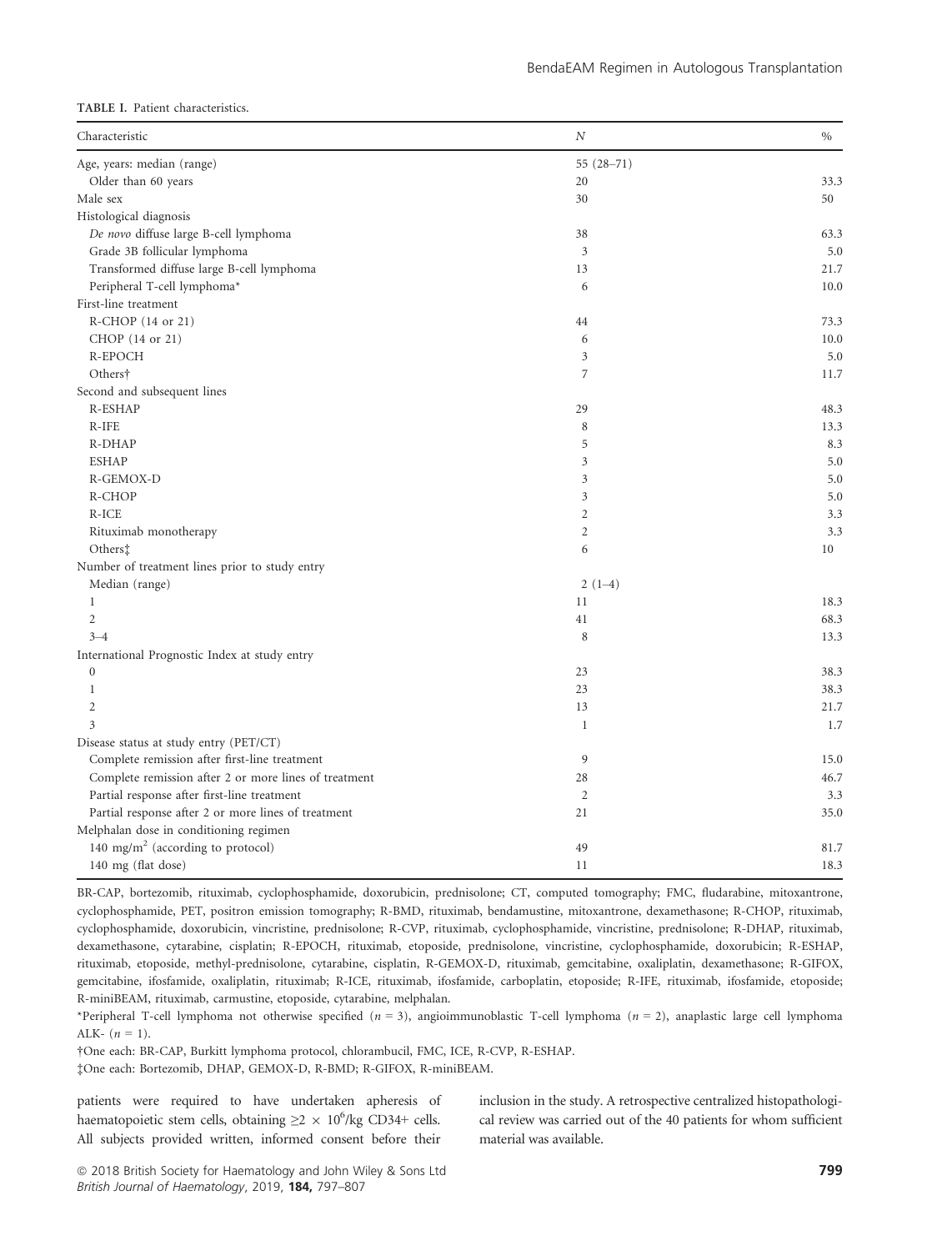#### Study design and treatment

Our open-label, multicentre phase 2 study was performed in accordance with the declaration of Helsinki and Good Clinical Practice guidelines. It was approved by the national authorities and the institutional ethics committee of each participating centre. The trial was registered at ClinicalTrials.gov (identifier: NCT01296256).

The conditioning regimen consisted of bendamustine (200 mg/m<sup>2</sup>, days  $-7$  and  $-6$ ), etoposide (200 mg/m<sup>2</sup>, days  $-5$  to  $-2$ ), cytarabine (400 mg/m<sup>2</sup>, days  $-5$  to  $-2$ ) and melphalan (140 mg/m<sup>2</sup>, day  $-1$ ) (BendaEAM regimen), according to the Visani protocol (Visani et al, 2011). In the initial protocol, no specific support measures were indicated during the conditioning regimen; each centre followed its institutional protocols. When the first case of renal failure related to the administration of bendamustine was detected, the protocol was amended to recommend minimum hydration of 2000 ml/ m<sup>2</sup> intravenously, from the day before the start of the conditioning regimen until day  $-1$ . All patients received pegfilgrastim (6 mg on day +6 from autograft) or filgrastim (5  $\mu$ g/kg/ day from day +6 until neutrophil recovery). Patients were nursed in single or double rooms in reverse isolation until haematological recovery. Assessment of symptoms, physical examination and laboratory work-up were performed daily during their hospital stay. Antibiotic prophylaxis and supportive care, including transfusions, were provided at the discretion of the treating physician. Cotrimoxazole and acyclovir after ASCT to prevent Pneumocystis jirovecii and viral infections, respectively, were recommended in the protocol.

#### Study endpoints and assessments

The primary endpoint of the study was to assess the 3-year progression-free survival (PFS), calculated from the date of stem cell reinfusion until the date of relapse, progression or

death from any cause. Secondary endpoints included assessment of toxicity of BendaEAM regimen, according to the National Cancer Institute Common Terminology Criteria for Adverse Events v4.0 ([https://www.eortc.be/services/doc/ctc/](https://www.eortc.be/services/doc/ctc/CTCAE_4.03_2010-06-14_QuickReference_5x7.pdf) [CTCAE\\_4.03\\_2010-06-14\\_QuickReference\\_5x7.pdf\)](https://www.eortc.be/services/doc/ctc/CTCAE_4.03_2010-06-14_QuickReference_5x7.pdf), evaluation of anti-tumour activity measured by CR and overall response rates (ORR) and overall survival (OS). Response was assessed 3 months after ASCT, using the 2007 revised response criteria for malignant lymphoma (Cheson et al, 2007). All patients were evaluated with computed tomography (CT) and positron emission tomography (PET) scans. Bone marrow (BM) biopsy was performed only if the BM was involved by lymphoma at study entry. During the follow-up, CT scans were performed every 3 months for the first year and every 6 months during the following second and third years. PET/CT was performed any time when there was a suspicion of relapse or progression. OS was calculated from the date of stem cell reinfusion to the date of death or of last follow-up. Survival endpoints were assessed on the date of the last patient contact; the most recent follow-up was in November 2017.

## Statistical considerations

This is a phase 2 study designed according to the Fleming method. The primary endpoint was the 3-year PFS rate. Taking 35% as the lowest acceptable rate, and stipulating 80% power for detecting a significant improvement of ≥20% and a 0.05 alpha significance level for a two-sided exact test of a single proportion, and assuming a 55% target for 3-year PFS and a 15% dropout rate, the minimum necessary sample size was calculated to be 57 patients. The intention-to-treat (ITT) population comprised all patients included in the trial, and this was the population used for the primary efficacy analysis. Survival rates were estimated by the Kaplan–Meier method. A two-tailed log-rank test was used to assess the



Fig 1. Kaplan–Meier estimates of progression-free survival (PFS) and overall survival (OS).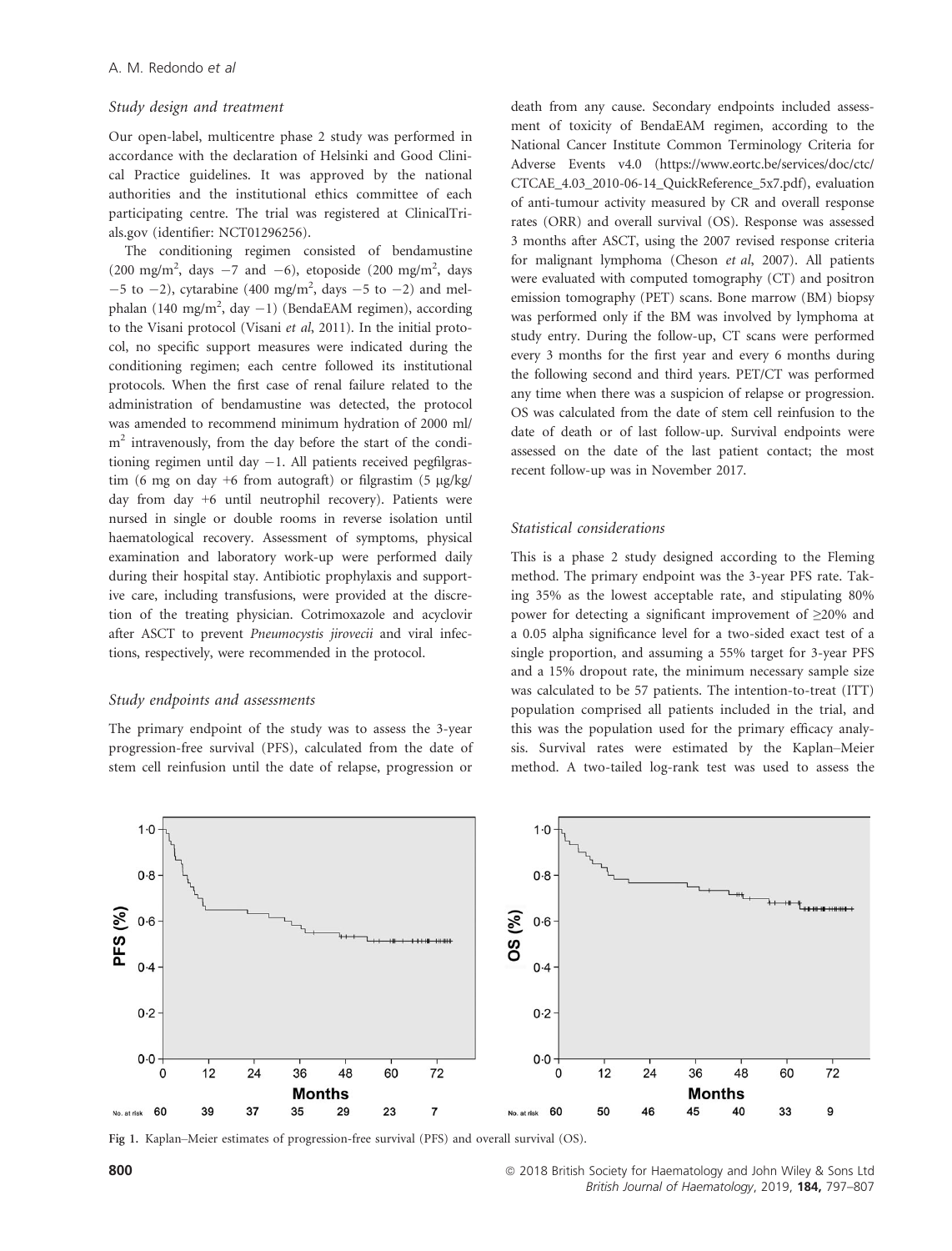| 0.440 |
|-------|
|       |
|       |
|       |
|       |
|       |
| 0.102 |
|       |
|       |
| 0.494 |
|       |
|       |
|       |
| 0.595 |
|       |
|       |
| 0.137 |
|       |
|       |
|       |
| 0.064 |
|       |
|       |
|       |
| 0.036 |
|       |
|       |
| 0.808 |
|       |
|       |

TABLE II. Univariate analysis of survival.

ASCT, autologous stem cell transplantation; Benda EAM, bendamustine, etoposide, cytarabine, melphalan; DLBCL, diffuse large B-cell lymphoma; FL, follicular lymphoma; IPI, International Prognostic Index; OS, overall survival; PET, positron emission tomography; PFS, progression-free survival; PTCL, peripheral T-cell lymphoma.

significance of differences for each prognostic factor in univariate analyses. Covariates with a value of  $P < 0.1$  were entered stepwise into a multivariate Cox proportional hazards model. All statistical analyses were conducted with SPSS version 20.0 (IBM SPSS Inc., Armonk, NY, USA).

# Results

#### Patient characteristics

Sixty patients from 22 GELTAMO centres were enrolled between May 2011 and November 2012. Patient characteristics are summarized in Table I. The median age was 55 (range, 28–70) years. Histological diagnosis according to local Pathology was as follows: 38 DLBCLs, 3 grade 3B FLs, 13 transformed DLBCLs and 6 PTCLs. Forty-nine patients (82% of the series) had received two or more lines of treatment prior to ASCT, due to relapsed or refractory disease. Thirty-seven patients (62%) were in metabolic CR (assessed by FDG-PET/CT) at study entry and 23 (38%) were in PR. With respect to the conditioning regimen, 11 patients received a flat dose of 140 mg melphalan, instead of 140 mg/m<sup>2</sup>, due to an internal error at one of the participating centres.

 $\degree$  2018 British Society for Haematology and John Wiley & Sons Ltd 801 British Journal of Haematology, 2019, 184, 797–807

Tissue blocks or unstained slides were available for centralized review of the histopathological diagnosis in 45 patients (75%). Five patients had insufficient material to establish a definitive diagnosis. The other 15 samples were not available because the material had been exhausted or because the patients originated from other centres and it was not possible to obtain the diagnostic sample. Centralized histopathological diagnoses were concordant with local diagnoses in 33 out of the 40 cases (DLBCL,  $n = 31$ , PTCL/not otherwise specified,  $n = 1$ , angioimmunoblastic T-cell lymphoma,  $n = 1$ ). The rate of concordance (82.5%) was similar to those reported in prospective nation-wide analyses (Proctor et al, 2011; Laurent et al, 2017). Seven patients with a local diagnosis of DLBCL or grade 3B FL were centrally diagnosed with low grade FL (grades 1–2) ( $n = 4$ ), grade 3A FL ( $n = 2$ ) or nodular lymphocyte predominant Hodgkin lymphoma ( $n = 1$ ).

## Efficacy analysis

The CR and PR rates with Benda-EAM were 75% (45 patients) and 10% (6 patients), respectively. Stable disease and progressive disease were observed in one and six patients, respectively, whereas two patients were not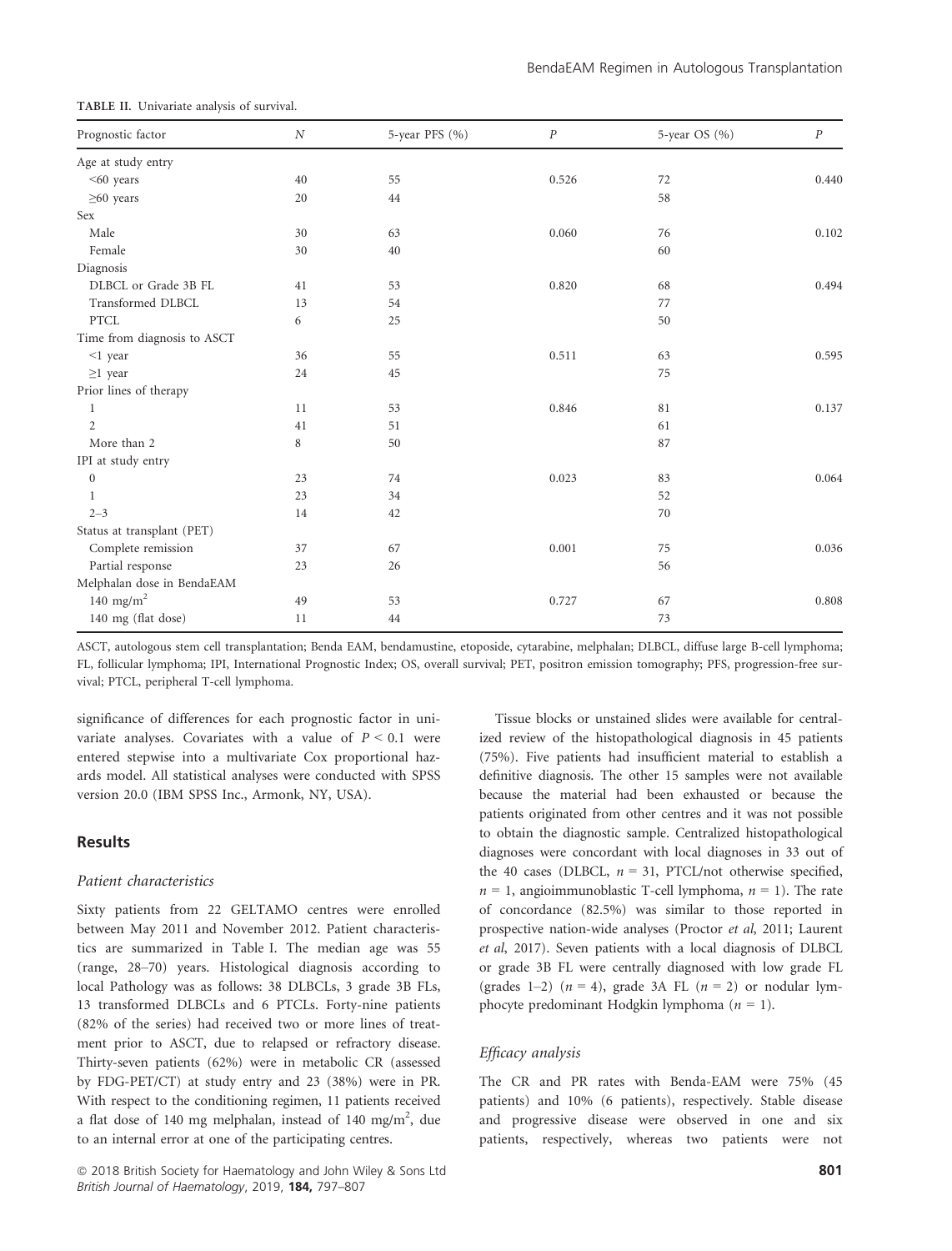

Fig 2. Kaplan–Meier estimates of progression-free survival (PFS) and overall survival (OS) according to status at transplant: complete remission (CR, solid line) and partial response (PR, dotted line).

evaluated due to early death. After a median follow-up of 66.4 months (39.6–77.1), the disease had progressed in 24 patients and 20 patients had died, 16 of them after disease progression. The estimated 3- and 5-year survival rates were 58% and 51%, respectively, for PFS (median not reached), and 75% and 65% for OS (median not reached) (Fig 1).

Results of the univariate analyses of survival are shown in Table II. Patients in PR at study entry had significantly worse PFS and OS (Fig 2) than patients who underwent ASCT in CR, and this was the only prognostic factor associated with both PFS (hazard ratio 0.29 [95% CI 0.14–0.60],  $P = 0.001$ ) and OS (hazard ratio 0.40 [95% CI 0.17–0.97],  $P = 0.043$ ) in the multivariate analysis.

### Engraftment

The median number of CD34+ cells infused was  $4.05 \times 10^6/$ kg (range, 1.69–19.80). All patients (except one who died early) engrafted after a median of 11 (9–72) and 14 (4–53) days to achieve neutrophil and platelet counts of  $>0.5 \times 10^9$ /l and  $>$ 20  $\times$  10<sup>9</sup>/l, respectively. All patients were required to have undertaken apheresis of haematopoietic stem cells to obtain  $\geq$  2 × 10<sup>6</sup>//kg CD34+ cells. However, 2 of 60 patients included in the trial received less than this amount. These patients received 1.69 and  $1.93 \times 10^6$ /kg CD34+ cells, respectively, both achieving  $> 0.5 \times 10^9$ /l neutrophils after 11 days, and  $>20 \times 10^9$ /l platelets after 43 and 19 days, respectively. Fifty-four of 59 patients reached  $>0.5 \times 10^9$ /l neutrophils between days +9 and +13, and the remaining five patients engrafted by days  $+14$ ,  $+15$ ,  $+19$ ,  $+22$  and  $+72$ . The last patient, a 61-year-old male pre-treated with two lines of therapy, had received  $10.09 \times 10^6$ /kg CD34+ cells but had a primary neutrophil graft failure of unknown origin. Regarding platelet engraftment, 49 of 59 patients reached  $>$ 20  $\times$  10<sup>9</sup>/l platelets between days +8 and +20, seven patients between days +21 and +30, and the remaining three patients on days +31, +43 and +53. The last patient was a 43-year-old female pretreated with two lines of therapy; she had received  $2.02 \times 10^6$ /kg CD34+ cells and had a delayed platelet engraftment of unknown origin. The median number of days on granulocyte colony-stimulating factor was 6 (range, 1–15 days). Patients received a median of 2 (range, 0–22) red blood cell units. The median time to discharge from hospital was 26 days (range, 15–59 days).

#### Serious adverse events and non-haematological toxicity

Thirty-nine serious adverse events (SAEs) were reported before day 100, including 15 infectious episodes (Table III), two of which resulted in respiratory failure and the death of the patient (3.3% of the 100-day transplant-related mortality). Acute renal failure was another major toxicity, which developed in four patients (6.7%) after bendamustine administration (grade 2 in three cases and grade 3 in one). It proved reversible without dialysis in all cases, but was clinically relevant because these patients required the dose of their conditioning regimen to be adjusted. Three of these patients had developed mild renal failure during previous salvage therapy. Other SAEs reported before day 100 were: thrombocytopenia (grade 4, two episodes), anaemia (grade 3, two episodes), neutropenia (grade 4, two episodes), rash (grade 3) and stroke (grade 3). All of these patients recovered after adequate treatment.

The 100-day non-infectious toxicity is reported in Table IV. Twenty-six (43.3%) patients experienced a grade III–IV oral mucositis. The incidence of non-gastrointestinal grade 3–4 toxicities was very low (Table IV). These toxicities were easily managed with supportive care or adequate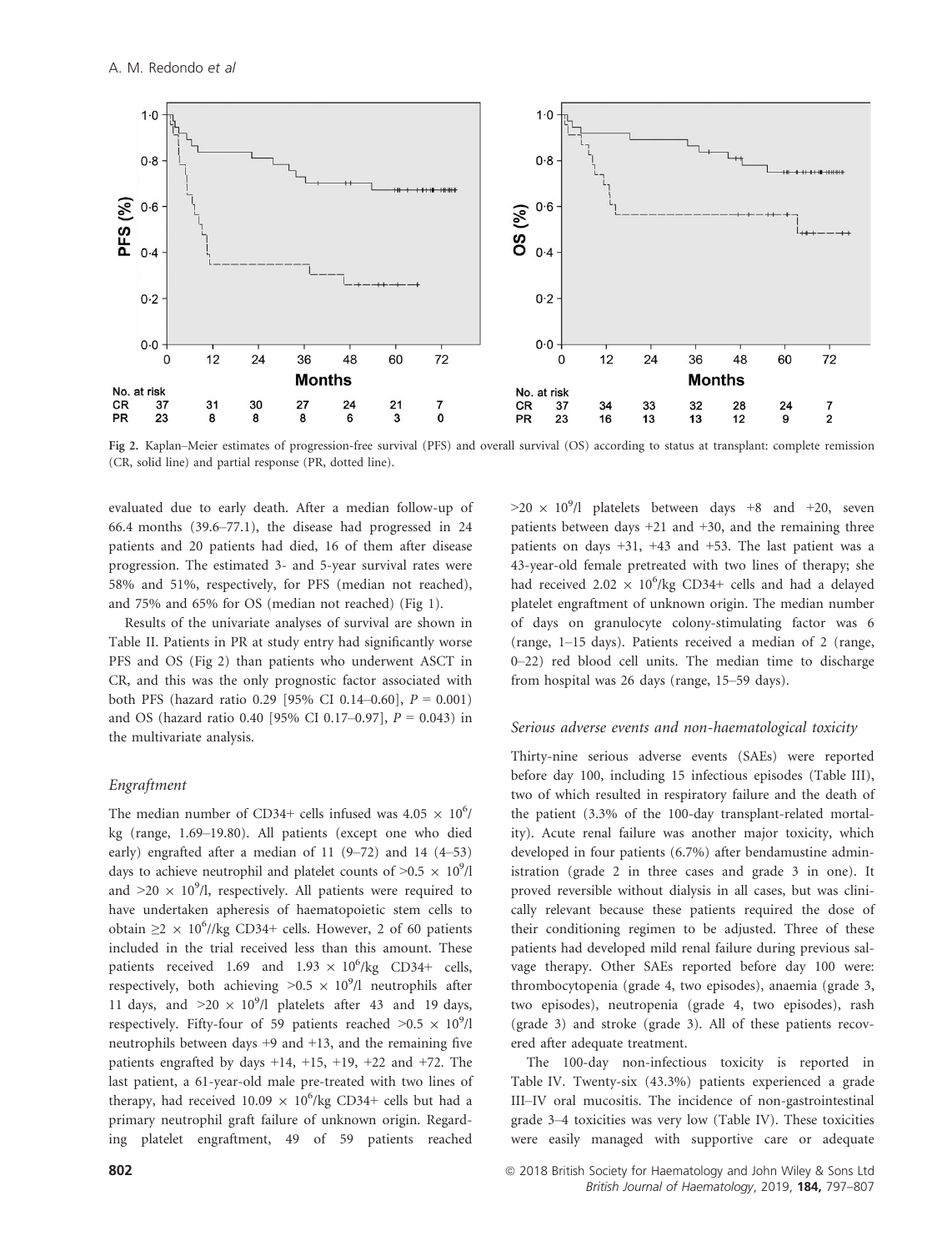| Organ affected              | Day of Transplant | SAE criterion                   | Grade          | Documentation                     | Evolution                                                                  |
|-----------------------------|-------------------|---------------------------------|----------------|-----------------------------------|----------------------------------------------------------------------------|
| Lung infection<br>Sepsis    | $+8$              | Prolongation hospitalization    | $\overline{4}$ | E. cloacae<br>Corynebacterium sp. | Recovered                                                                  |
| Sepsis                      | $+10$             | Admission ICU                   | $\overline{4}$ | No                                | Recovered                                                                  |
| Lung infection              | $+13$             | Death                           | 5              | Aspergillosis*<br>Influenza A     | Death                                                                      |
| Enterocolitis               | $+16$             | Hospitalization                 | 2              | No                                | Recovered                                                                  |
| Lung infection†             | $+17$             | Prolongation<br>hospitalization | $\overline{4}$ | Aspergilllosis*                   | Recovered                                                                  |
| Lung infection              | $+26$             | Death                           | 5              | N <sub>o</sub>                    | Death                                                                      |
| Enterocolitis               | $+36$             | Hospitalization                 | 2              | N <sub>o</sub>                    | Recovered                                                                  |
| Enterocolitis               | $+37$             | Hospitalization                 | 2              | N <sub>o</sub>                    | Recovered                                                                  |
| Sepsis†                     | $+40$             | Hospitalization                 | 4              | N <sub>o</sub>                    | Recovered                                                                  |
| Enterocolitis               | $+45$             | Hospitalization                 | 2              | C. difficile                      | Recovered                                                                  |
| Joint infection             | $+49$             | Hospitalization                 | 3              | E. cloacae                        | Recovered                                                                  |
| Herpes zoster               | $+70$             | Hospitalization                 | 3              | No                                | Recovered                                                                  |
| Herpes zoster               | $+85$             | Hospitalization                 | 3              | P. aeruginosa                     | Recovered                                                                  |
| Urinary tract infection     |                   |                                 |                |                                   |                                                                            |
| Enterocolitis†              | $+90$             | Hospitalization                 | 3              | No                                | Recovered                                                                  |
| Herpes zoster               | $+96$             | Hospitalization                 | 3              | N <sub>o</sub>                    | Recovered                                                                  |
| Sepsis†                     | $+108$            | Hospitalization                 | 4              | S. pneumoniae                     | Recovered                                                                  |
| Lung infection†             | $+151$            | Death                           | 5              | Aspergillosis*                    | Death                                                                      |
| Sepsis                      | $+186$            | Hospitalization                 | 4              | Candida sp.                       | Recovered                                                                  |
| Sepsis                      | $+338$            | Hospitalization                 | 4              | S. haemolyticus                   | Recovered                                                                  |
| Lung infection <sup>†</sup> | $+944$            | Hospitalization                 | 4              | No                                | Recovered                                                                  |
| Sepsist                     |                   |                                 |                |                                   |                                                                            |
| HLHt                        | $+964$            | Hospitalization                 | 3              | <b>EBV</b>                        | Recovered                                                                  |
| Lung infection:             | $+1003$           | Hospitalization                 | 5              | Influenza A<br>Aspergillosis*     | Death after cerebral stroke<br>Autopsy revealed<br>progression of lymphoma |

TABLE III. Infectious serious adverse events reported by the investigators.

EBV, Epstein-Barr virus; HLH, haemophagocytic lymphohistiocytosis, ICU, intensive care unit; SAE, serious adverse event.

\*Probable invasive aspergillosis according to European Organization for Research and Treatment of Cancer criteria (De Pauw et al, 2008). †These episodes correspond to the same patient.

‡These episodes correspond to the same patient.

treatment. No grade III–IV cardiotoxicity was observed. No episodes of veno-occlusive disease were reported.

Non-relapse mortality (NRM) after day 100 was 3.3%: one patient died of Wernicke's encephalopathy on day 154 and another patient died of infectious complications (probable invasive aspergillosis) on day 216, although this last patient had repeated infectious episodes during the early post-transplant period (Table III). No episodes of non-infectious pneumonia were reported. Three patients developed a secondary neoplasm: 2 myelodysplastic syndrome on days 329 and 1434, respectively, and 1 cholangiocarcinoma on day 1232.

# **Discussion**

For this phase 2 clinical trial, we hypothesized that the replacement of BCNU with bendamustine in the BEAM conditioning regimen (BendaEAM) would improve its efficacy and reduce its toxicity in patients with aggressive lymphoma who are candidates for ASCT. Our clinical trial is the second to use BendaEAM as a conditioning regimen, although the

 $\degree$  2018 British Society for Haematology and John Wiley & Sons Ltd 803 British Journal of Haematology, 2019, 184, 797–807

previous study was performed in patients with various histologies, including HL ( $n = 15$ ), MCL ( $n = 5$ ) and aggressive B-cell lymphomas ( $n = 23$ ) (Visani et al, 2011). Our results show that this conditioning regimen is feasible and effective.

Considering efficacy, our long-term results indicate that BendaEAM is an effective regimen, with median PFS and OS not reached after a median follow-up of 66 (40–77) months, and an estimated 3-year PFS and OS of 58% and 75%, respectively. Although 11 out of 60 patients received a dose of melphalan less than that indicated in the protocol (140 mg flat dose), no significant differences were found in PFS or OS between this group of patients and the others (Table II). In the previous prospective clinical trial (Visani et al, 2014), BendaEAM produced a 72% 3-year PFS, although their series also included patients with HL, as stated before. In a single-centre retrospective study, BendaEAM resulted in a 69% and 72% 2-year PFS and OS, respectively, although this series ( $n = 39$ ) was very heterogenous, including patients with HL, DLBCL, PTCL, MCL, FL and other indolent lymphomas (Gilli et al, 2017), so the efficacy results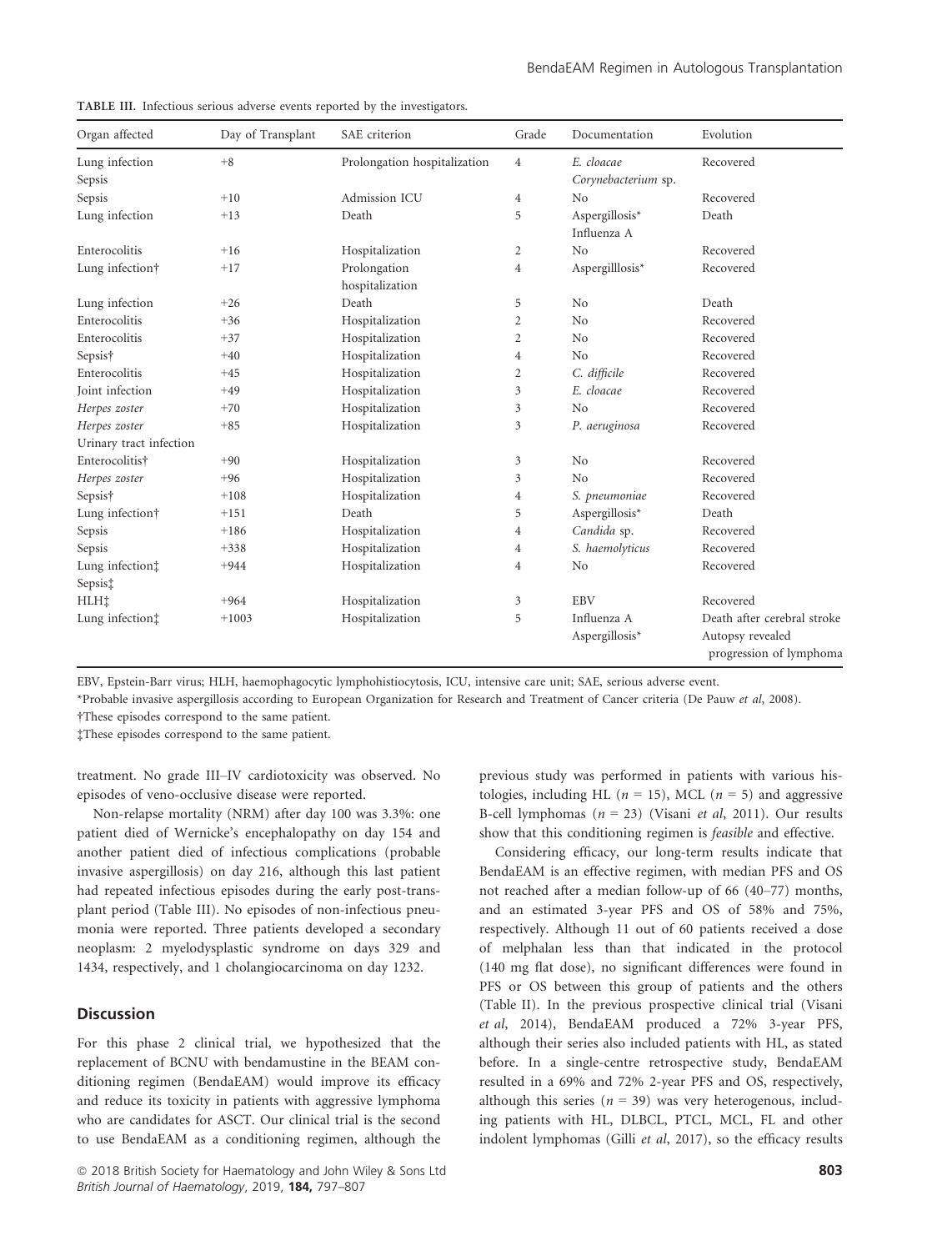TABLE IV. 100-day non-haematological and non-infectious toxicity.

| Toxicity                   | Grade 1   | Grade 2  | Grade 3 | Grade 4 |
|----------------------------|-----------|----------|---------|---------|
| Cardiac disorders          |           | 5(8.3)   |         |         |
| Gastrointestinal disorders |           |          |         |         |
| Abdominal pain             |           | 9(15)    | 2(3.3)  |         |
| Colonic haemorrhage        | 1(1.7)    |          |         |         |
| Diarrhoea                  | 28 (46.7) | 22(36.7) | 5(8.3)  |         |
| Oral mucositis             | 13(21.7)  | 20(33.3) | 18(30)  | 8(13.3) |
| Nausea                     | 17(28.3)  | 8(13.3)  | 1(1.7)  |         |
| Vomiting                   | 6(10)     | 13(21.7) | 1(1.7)  |         |
| General disorders          |           |          |         |         |
| Fever                      | 26(43.3)  | 17(28.3) | 3(5)    |         |
| Hepatobiliary disorders    | 2(3.3)    | 1(1.7)   |         |         |
| Metabolism disorders       |           |          |         |         |
| Acidosis                   |           | 1(1.7)   |         |         |
| Hypokalaemia               |           | 1(1.7)   | 1(1.7)  | 1(1.7)  |
| Hypomagnesaemia            |           | 3(5)     |         |         |
| Hyponatraemia              |           |          | 1(1.7)  |         |
| Hypophosphataemia          |           | 1(1.7)   |         |         |
| Nervous system disorders   | 2(3.3)    |          |         |         |
| Psychiatric disorders      |           |          |         |         |
| Anxiety                    |           | 2(3.3)   | 1(1.7)  |         |
| Depression                 | 1(1.7)    |          |         |         |
| Renal disorders            |           |          |         |         |
| Acute kidney injury        | 3(5)      | 9(15)    | 2(3.3)  |         |
| Noninfective cystitis      | 2(3.3)    | 1(1.7)   |         |         |
| Respiratory disorders      | 2(3.3)    | 1(1.7)   |         |         |
| Skin disorders             | 9(15)     | 10(16.7) |         |         |

All values are reported as  $n$  (% of patients).

of these studies are not comparable with ours. Several recent registry analyses have compared the efficacy of a number of commonly used conditioning regimens in lymphoma patients (Chen et al, 2015; Sellner et al, 2016). In these retrospective studies, the BEAM regimen or thiotepa-based regimens achieved a 3-year PFS of around 50% in DLBCL patients. However, the lack of randomized trials and the fact that published studies are of several study populations with differing proportions of histologies makes a comparison very difficult (Isidori et al, 2016).

In the present trial, patients in CR with a negative FDG-PET at the time of transplant performed better than patients in metabolic PR, as measured by both PFS and OS. This was the single prognostic factor influencing OS in the univariate and multivariate analysis, although, with only 20 events, any multivariable analysis of survival is likely to be unreliable. The prognostic impact of pre-ASCT FDG-PET in patients with relapsed or refractory DLBCL has been shown previously in multiple retrospective studies and uncontrolled prospective series (Schot et al, 2007; Derenzini et al, 2008; Hoppe et al, 2009; Terasawa et al, 2010; Armand et al, 2013a; Sauter et al, 2015; Ulaner et al, 2015; Adams & Kwee, 2017). Our results confirm this finding in a prospective and controlled way, and indicate that incorporation of bendamustine into the conditioning regimen does not overcome

Another strategy for improving the preparative regimen is to incorporate a targeted agent. One major focus has been the addition of radioimmunotherapy as part of the conditioning regimen for transplantation. Multiple phase 1 and 2 studies using either  $^{131}$ I-tositumomab or  $^{90}$ Y-ibritumomab tiuxetan combined with chemotherapy have yielded very promising results (Press et al, 2000; Krishnan et al, 2008; Winter et al, 2009; Decaudin et al, 2011; Shimoni et al, 2012; Vose et al, 2013a; Briones et al, 2014). However, a phase 3 study comparing rituximab/BEAM versus <sup>131</sup>I-tositumomab/BEAM (Vose et al, 2013b) showed no benefit from adding this radioimmunotherapy to BEAM in patients with chemotherapy-sensitive relapsed DLBCL. Once again, the only variable that predicted improved outcome was CR (by either CT or FDG-PET/CT) at the time of transplant. For this reason, future research should be directed towards improving salvage therapy so that a greater proportion of patients achieve metabolic CR, as well as considering posttransplantation consolidation or maintenance therapy, especially for patients receiving their transplant while in metabolic PR. In this setting, PD-1 (also termed PDCD1) blockade after ASCT using pidilizumab has shown promising results in a phase 2 study (Armand et al, 2013b), although phase 3 studies are needed. In contrast, the results of the second random assignment from the CORAL study demonstrated no benefit from rituximab maintenance after ASCT (Gisselbrecht et al, 2012).

In the present study, given the heterogenous patient population studied and the varying dose of melphalan used, only the feasibility and toxicity profile of BendaEAM can be firmly established. The 100-day and 1-year NRM were 3.3% and 6.7%, respectively. These rates are similar to those reported in prospective clinical trials for rituximab + BEAM (4.1% 100-day treatment-related mortality, TRM) (Vose et al, 2013b) and 131I-tositumomab/BEAM (4.9% 100-day TRM) (Vose et al, 2013b), and to those reported in recent registrybased or non-controlled studies of BEAM (4% 1-year NRM) (Chen et al, 2015; Sellner et al, 2016), thiotepa-based (2% 1 year NRM) (Sellner et al, 2016) and fotemustine-based (2.5% 100-day and 5.9% 1-year NRM) (Musso et al, 2010, 2016) conditioning regimens. In the previous study by Visani et al (2011) of BendaEAM conditioning, the 100-day TRM was 0%. In our series, infections were the main source of toxicity, and TRM was primarily infection-related, as previously described with the BEAM regimen (Damaj et al, 2013). The infectious profile in our study (Table III) was similar to that reported by Visani et al (2011) but is difficult to compare with those of other series in which infectious episodes were not systematically described, as they are in our trial.

Another major source of toxicity was acute renal failure, which developed in four patients (6.7%) shortly after bendamustine administration. This was reversible in all cases, but was clinically relevant because these patients required the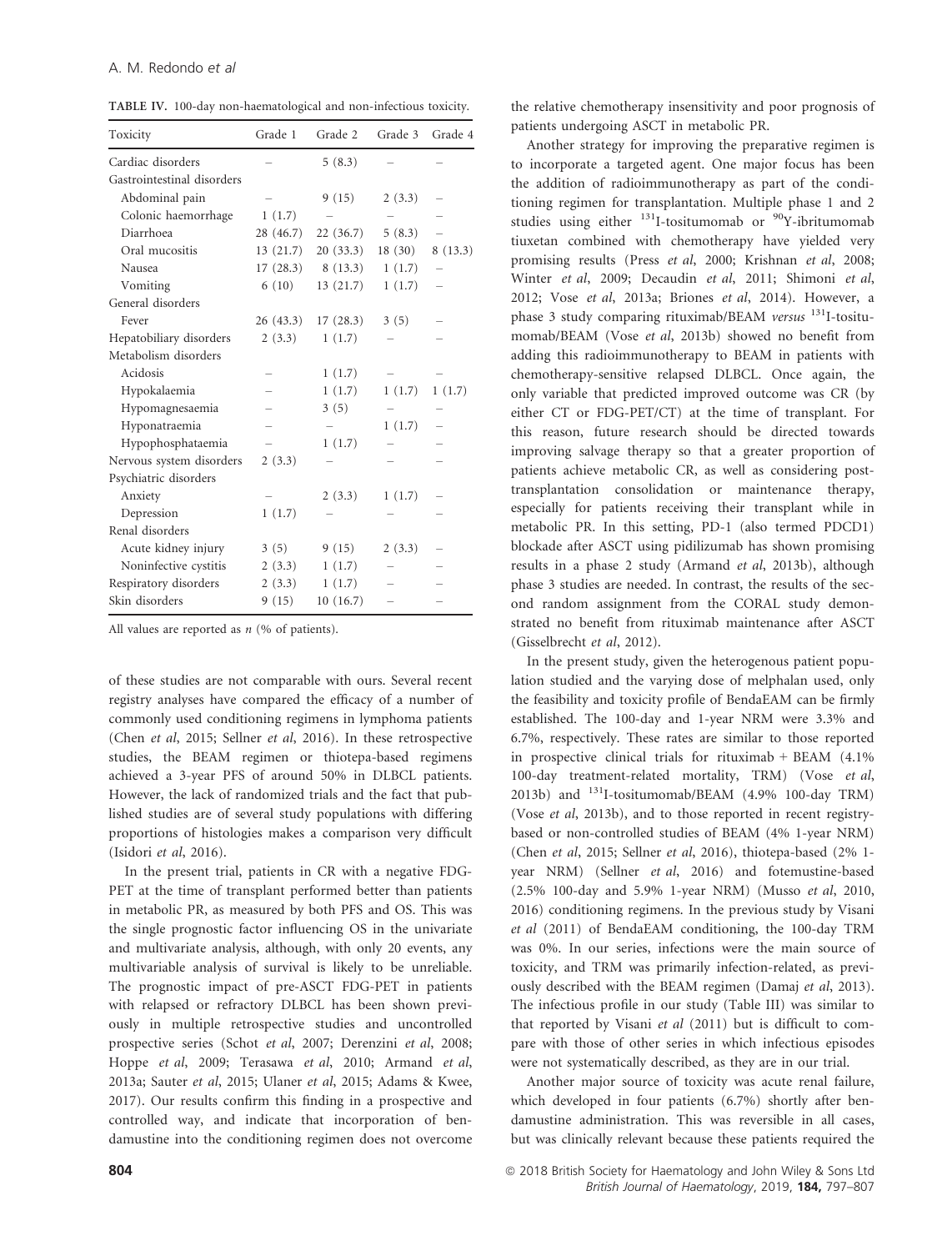dose of their conditioning regimen to be adjusted. It should be noted that three of these patients had developed mild renal failure during previous salvage therapy, so they might have developed renal failure irrespective of any conditioning regimen that had been used. In addition, two of these patients did not receive the hydration recommended in the protocol. No grade III–IV nephrotoxicity was observed in the previous BendaEAM trial (Visani et al, 2011). However, a high rate of grade 3–4 renal toxicity associated with BendaEAM (14% at day 0, reversible in all cases) was also described in a small  $(n = 29)$  single-centre retrospective study (Garciaz et al, 2016). The authors concluded that hydration should be increased in patients receiving high doses of bendamustine to avoid the possibility of renal toxicity (Garciaz et al, 2016). We agree with this conclusion and with the recommendations of Isidori et al (2016) that patients receiving high doses of bendamustine should be hyperhydrated with at least  $2.5$  l/m<sup>2</sup> liquid per day, starting hydration 1 day prior to bendamustine administration to avoid renal toxicities, and that this should be strictly monitored.

Other common acute toxicities observed in our trial, such as mucositis and gastrointestinal toxicities, were easily managed. No grade III–IV cardiac or hepatic toxicity was reported. Non-infectious pneumonia and late pulmonary complications described with the use of carmustine, such as chronic interstitial fibrosis (Bhatia et al, 2005; Isidori et al, 2016), were not observed in our study. Regarding haematological toxicity, engraftment data are similar to those previously reported with the BEAM or BEAC (BCNU, etoposide,

# References

- Adams, H.J. & Kwee, T.C. (2017) Pretransplant FDG-PET in aggressive non-Hodgkin lymphoma: systematic review and meta-analysis. European Journal of Haematology, 98, 337–347.
- Afessa, B., Abdulai, R.M., Kremers, W.K., Hogan, W.J., Litzow, M.R. & Peters, S.G. (2012) Risk factors and outcome of pulmonary complications after autologous hematopoietic stem cell transplant. Chest, 141, 442–450.
- Armand, P., Welch, S., Kim, H.T., LaCasce, A.S., Jacobsen, E.D., Davids, M.S., Jacobson, C., Fisher, D.C., Brown, J.R., Coughlin, E., Freedman, A.S. & Chen, Y.-B. (2013a) Prognostic factors for patients with diffuse large B cell lymphoma and transformed indolent lymphoma undergoing autologous stem cell transplantation in the positron emission tomography era. British Journal of Haematology, 160, 608– 617.
- Armand, P., Nagler, A., Weller, E.A., Devine, S.M., Avigan, D.E., Chen, Y.B., Kaminski, M.S., Holland, H.K., Winter, J.N., Mason, J.R., Fay, J.W., Rizzieri, D.A., Hosing, C.M., Ball, E.D., Uberti, J.P., Lazarus, H.M., Mapara, M.Y., Gregory, S.A., Timmerman, J.M., Andorsky, D., Or, R.,

Waller, E.K., Rotem-Yehudar, R. & Gordon, L.I. (2013b) Disabling immune tolerance by programmed death-1 blockade with pidilizumab after autologous hematopoietic stem-cell transplantation for diffuse large B-cell lymphoma: results of an international phase II trial. Journal of Clinical Oncology, 31, 4199–4206.

- Bhatia, S., Robison, L.L., Francisco, L., Carter, A., Liu, Y., Grant, M., Baker, K.S., Fung, H., Gurney, J.G., McGlave, P.B., Nademanee, A., Ramsay, N.K., Stein, A., Weisdorf, D.J. & Forman, S.J. (2005) Late mortality in survivors of autologous hematopoietic-cell transplantation: report from the Bone Marrow Transplant Survivor Study. Blood, 105, 4215–4222.
- Briones, J., Novelli, S., Garcia-Marco, J.A., Tomas, J.F., Bernal, T., Grande, C., Canales, M.A., Torres, A., Moraleda, J.M., Panizo, C., Jarque, I., Palmero, F., Hernandez, M., Gonzalez-Barca, E., Lopez, D. & Caballero, D. (2014) Autologous stem cell transplantation after conditioning with yttrium-90 ibritumomab tiuxetan BEAM in refractory non-Hodgkin diffuse large B-cell lymphoma: results of a prospective, multicenter, phase II clinical trial. Haematologica, 99, e126.
- Caballero, M.D., Rubio, V., Rifon, J., Heras, I., Garcia-Sanz, R., Vazquez, L., Vidriales, B., del

cytarabine, cyclophosphamide) regimens (Caballero et al, 1997; Jo et al, 2008).

In conclusion, our long-term results show that BendaEAM conditioning is a feasible and active regimen for patients with aggressive lymphomas. Infectious and renal toxicities are relatively common and should be carefully monitored. Its efficacy seems to be similar to that previously reported with other commonly used regimens like BEAM, although patients who are not in metabolic CR at the time of transplant tend to have poor outcomes and so are candidates for receiving alternative strategies. Future prospective trials testing novel salvage, preparative and maintenance regimens are needed.

## Acknowledgments

This study was supported in part by research funding from Mundipharma. We are grateful to: Phil Mason and Sergio Guijo for reviewing the English language of the manuscript; Rubén Lesmes for monitoring the study; and to the patients who participated in this study. A.M. and D.C. were responsible for the conduct of the study; A.M. and A.-M.R. performed the data analysis and interpretation; A.M. and A.-M.R. drafted the report, which all co-authors critically revised for significant scientific content; D.V., A.-P.G., M.S.-L., J.-L.B., M.C., J.G., M.C., I.J., R.C., R.A., M.-J.T., J.-J.R., M.-J.R., M.-J.R., N.C., A.S., J.L.-J., J.B., A.L., L.P., A.L.-G. contributed research data to the study; S.M.-M. was responsible for the centralized histopathological review; all co-authors contributed to data analysis and interpretation, and approved the submitted and final versions.

> Canizo, M.C., Corral, M., Gonzalez, M., Leon, A., Jean-Paul, E., Rocha, E., Moraleda, J.M. & San Miguel, J.F. (1997) BEAM chemotherapy followed by autologous stem cell support in lymphoma patients: analysis of efficacy, toxicity and prognostic factors. Bone Marrow Transplantation, 20, 451–458.

- Chen, Y.B., Lane, A.A., Logan, B., Zhu, X., Akpek, G., Aljurf, M., Artz, A., Bredeson, C.N., Cooke, K.R., Ho, V.T., Lazarus, H.M., Olsson, R., Saber, W., McCarthy, P. & Pasquini, M.C. (2015) Impact of conditioning regimen on outcomes for patients with lymphoma undergoing highdose therapy with autologous hematopoietic cell transplantation. Biology of Blood and Marrow Transplantation, 21, 1046–1053.
- Cheson, B.D., Pfistner, B., Juweid, M.E., Gascoyne, R.D., Specht, L., Horning, S.J., Coiffier, B., Fisher, R.I., Hagenbeek, A., Zucca, E., Rosen, S.T., Stroobants, S., Lister, T.A., Hoppe, R.T., Dreyling, M., Tobinai, K., Vose, J.M., Connors, J.M., Federico, M. & Diehl, V. (2007) Revised response criteria for malignant lymphoma. Journal of Clinical Oncology, 25, 579–586.
- Damaj, G., Gressin, R., Bouabdallah, K., Cartron, G., Choufi, B., Gyan, E., Banos, A., Jaccard, A., Park, S., Tournilhac, O., Schiano-de Collela,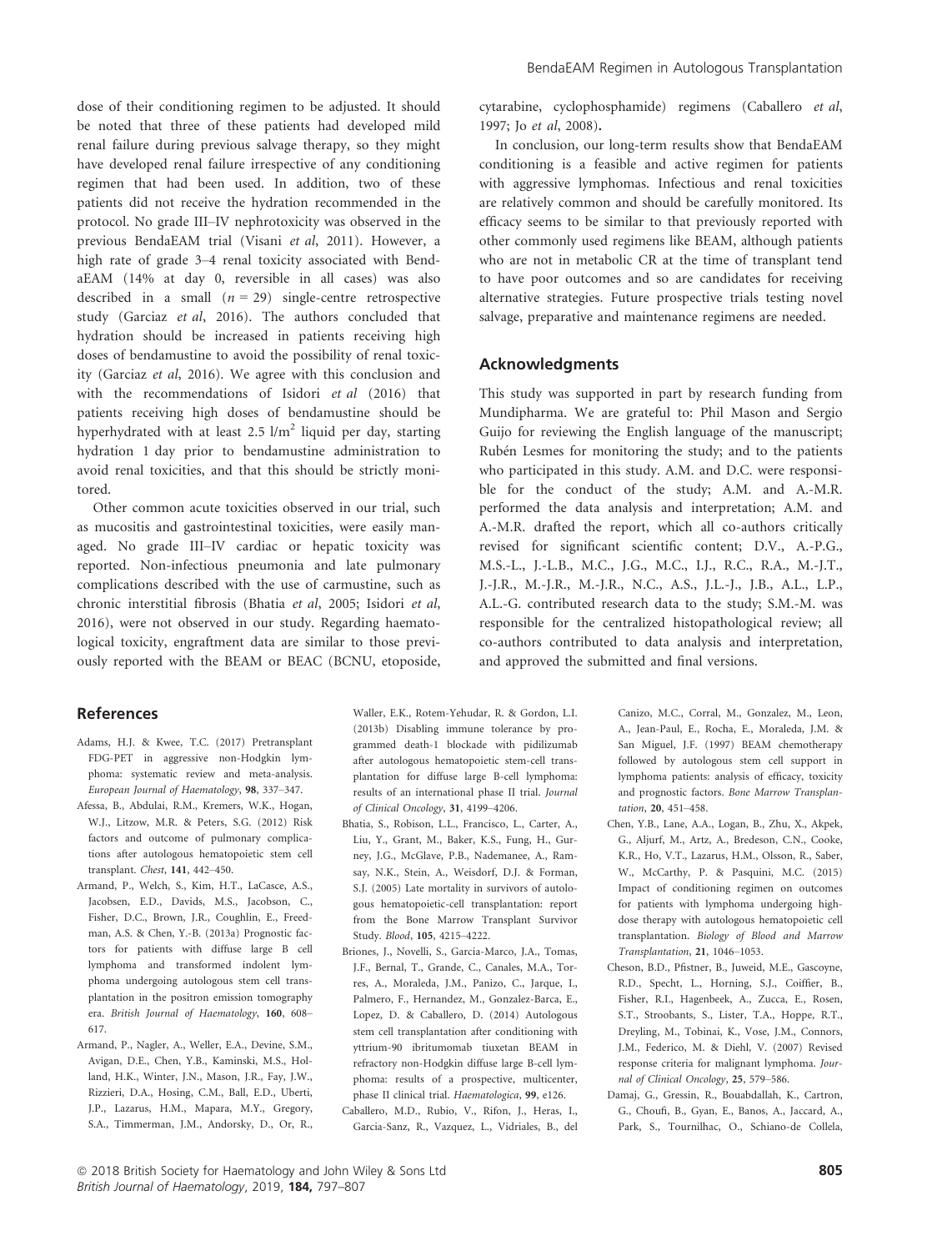J.M., Voillat, L., Joly, B., Le Gouill, S., Saad, A., Cony-Makhoul, P., Vilque, J.P., Sanhes, L., Schmidt-Tanguy, A., Bubenheim, M., Houot, R., Diouf, M., Marolleau, J.P., Bene, M.C., Martin, A. & Lamy, T. (2013) Results from a prospective, open-label, phase II trial of bendamustine in refractory or relapsed T-cell lymphomas: the BENTLY trial. Journal of Clinical Oncology, 31, 104–110.

- De Pauw, B., Walsh, T.J., Donnelly, J.P., Stevens, D.A., Edwards, J.E., Calandra, T., Pappas, P.G., Maertens, J., Lortholary, O., Kauffman, C.A., Denning, D.W., Patterson, T.F., Maschmeyer, G., Bille, J., Dismukes, W.E., Herbrecht, R., Hope, W.W., Kibbler, C.C., Kullberg, B.J., Marr, K.A., Munoz, P., Odds, F.C., Perfect, J.R., Restrepo, A., Ruhnke, M., Segal, B.H., Sobel, J.D., Sorrell, T.C., Viscoli, C., Wingard, J.R., Zaoutis, T. & Bennett, J.E. (2008) Revised definitions of invasive fungal disease from the European Organization for Research and Treatment of Cancer/Invasive Fungal Infections Cooperative Group and the National Institute of Allergy and Infectious Diseases Mycoses Study Group (EORTC/MSG) Consensus Group. Clinical Infectious Diseases, 46, 1813–1821.
- Decaudin, D., Mounier, N., Tilly, H., Ribrag, V., Ghesquieres, H., Bouabdallah, K., Morschhauser, F., Coiffier, B., Le Gouill, S., Bologna, S., Delarue, R., Huynh, A., Bosly, A., Briere, J. & Gisselbrecht, C. (2011) (90)Y ibritumomab tiuxetan (Zevalin) combined with BEAM (Z -BEAM) conditioning regimen plus autologous stem cell transplantation in relapsed or refractory low-grade CD20-positive B-cell lymphoma. A GELA phase II prospective study. Clinical Lymphoma, Myeloma and Leukemia, 11, 212–218.
- Derenzini, E., Musuraca, G., Fanti, S., Stefoni, V., Tani, M., Alinari, L., Venturini, F., Gandolfi, L., Baccarani, M. & Zinzani, P.L. (2008) Pretransplantation positron emission tomography scan is the main predictor of autologous stem cell transplantation outcome in aggressive B-cell non-Hodgkin lymphoma. Cancer, 113, 2496– 2503.
- Garciaz, S., Coso, D., Schiano de Collela, J.M., Broussais, F., Stoppa, A.M., Aurran, T., Chabannon, C., Helvig, A., Xerri, L., Blaise, D. & Bouabdallah, R. (2016) Bendamustine-based conditioning for non-Hodgkin lymphoma autologous transplantation: an increasing risk of renal toxicity. Bone Marrow Transplantation, 51, 319– 321.
- Gilli, S., Novak, U., Taleghani, B.M., Baerlocher, G.M., Leibundgut, K., Banz, Y., Zander, T., Betticher, D., Egger, T., Rauch, D. & Pabst, T. (2017) BeEAM conditioning with bendamustine-replacing BCNU before autologous transplantation is safe and effective in lymphoma patients. Annals of Hematology, 96, 421– 429.
- Gisselbrecht, C., Schmitz, N., Mounier, N., Singh Gill, D., Linch, D.C., Trneny, M., Bosly, A., Milpied, N.J., Radford, J., Ketterer, N., Shpilberg, O., Duhrsen, U., Hagberg, H., Ma, D.D.,

Viardot, A., Lowenthal, R., Briere, J., Salles, G., Moskowitz, C.H. & Glass, B. (2012) Rituximab maintenance therapy after autologous stem-cell transplantation in patients with relapsed CD20 (+) diffuse large B-cell lymphoma: final analysis of the collaborative trial in relapsed aggressive lymphoma. Journal of Clinical Oncology, 30, 4462–4469.

- Hoppe, B.S., Moskowitz, C.H., Zhang, Z., Maragulia, J.C., Rice, R.D., Reiner, A.S., Hamlin, P.A., Zelenetz, A.D. & Yahalom, J. (2009) The role of FDG-PET imaging and involved field radiotherapy in relapsed or refractory diffuse large B-cell lymphoma. Bone Marrow Transplantation, 43, 941–948.
- Isidori, A., Christofides, A. & Visani, G. (2016) Novel regimens prior to autologous stem cell transplantation for the management of adults with relapsed/refractory non-Hodgkin lymphoma and Hodgkin lymphoma: alternatives to BEAM conditioning. Leukaemia & Lymphoma, 57, 2499–2509.
- Jo, J.C., Kang, B.W., Jang, G., Sym, S.J., Lee, S.S., Koo, J.E., Kim, J.W., Kim, S., Huh, J. & Suh, C. (2008) BEAC or BEAM high-dose chemotherapy followed by autologous stem cell transplantation in non-Hodgkin's lymphoma patients: comparative analysis of efficacy and toxicity. Annals of Hematology, 87, 43–48.
- Krishnan, A., Nademanee, A., Fung, H.C., Raubitschek, A.A., Molina, A., Yamauchi, D., Rodriguez, R., Spielberger, R.T., Falk, P., Palmer, J.M. & Forman, S.J. (2008) Phase II trial of a transplantation regimen of yttrium-90 ibritumomab tiuxetan and high-dose chemotherapy in patients with non-Hodgkin's lymphoma. Journal of Clinical Oncology, 26, 90–95.
- Laurent, C., Baron, M., Amara, N., Haioun, C., Dandoit, M., Maynadie, M., Parrens, M., Vergier, B., Copie-Bergman, C., Fabiani, B., Traverse-Glehen, A., Brousse, N., Copin, M.C., Tas, P., Petrella, T., Rousselet, M.C., Briere, J., Charlotte, F., Chassagne-Clement, C., Rousset, T., Xerri, L., Moreau, A., Martin, A., Damotte, D., Dartigues, P., Soubeyran, I., Peoch, M., Dechelotte, P., Michiels, J.F., de Mascarel, A., Berger, F., Bossard, C., Arbion, F., Quintin-Roue, I., Picquenot, J.M., Patey, M., Fabre, B., Sevestre, H., Le Naoures, C., Chenard-Neu, M.P., Bastien, C., Thiebault, S., Martin, L., Delage, M., Filleron, T., Salles, G., Molina, T.J., Delsol, G., Brousset, P. & Gaulard, P. (2017) Impact of expert pathologic review of lymphoma diagnosis: study of patients from the French lymphopath network. Journal of Clinical Oncology, 35, 2008–2017.
- Leoni, L.M., Bailey, B., Reifert, J., Bendall, H.H., Zeller, R.W., Corbeil, J., Elliott, G. & Niemeyer, C.C. (2008) Bendamustine (Treanda) displays a distinct pattern of cytotoxicity and unique mechanistic features compared with other alkylating agents. Clinical Cancer Research, 14, 309– 317.
- Majhail, N.S., Farnia, S.H., Carpenter, P.A., Champlin, R.E., Crawford, S., Marks, D.I., Omel, J.L.,

Orchard, P.J., Palmer, J., Saber, W., Savani, B.N., Veys, P.A., Bredeson, C.N., Giralt, S.A. & LeMaistre, C.F. (2015) Indications for autologous and allogeneic hematopoietic cell transplantation: guidelines from the American society for blood and marrow transplantation. Biology of Blood and Marrow Transplantation, 21, 1863– 1869.

- Musso, M., Scalone, R., Marcacci, G., Lanza, F., Di Renzo, N., Cascavilla, N., Di Bartolomeo, P., Crescimanno, A., Perrone, T. & Pinto, A. (2010) Fotemustine plus etoposide, cytarabine and melphalan (FEAM) as a new conditioning regimen for lymphoma patients undergoing auto-SCT: a multicenter feasibility study. Bone Marrow Transplantation, 45, 1147–1153.
- Musso, M., Messina, G., Di Renzo, N., Di Carlo, P., Vitolo, U., Scalone, R., Marcacci, G., Scalzulli, P.R., Moscato, T., Matera, R., Crescimanno, A., Santarone, S., Orciuolo, E., Merenda, A., Pavone, V., Pastore, D., Donnarumma, D., Carella, A.M., Ciochetto, C., Cascavilla, N., Mele, A., Lanza, F., Di Nicola, M., Bonizzoni, E. & Pinto, A. (2016) Improved outcome of patients with relapsed/refractory Hodgkin lymphoma with a new fotemustine-based high-dose chemotherapy regimen. British Journal of Haematology, 172, 111–121.
- Ohmachi, K., Niitsu, N., Uchida, T., Kim, S.J., Ando, K., Takahashi, N., Takahashi, N., Uike, N., Eom, H.S., Chae, Y.S., Terauchi, T., Tateishi, U., Tatsumi, M., Kim, W.S., Tobinai, K., Suh, C. & Ogura, M. (2013) Multicenter phase II study of bendamustine plus rituximab in patients with relapsed or refractory diffuse large B-cell lymphoma. Journal of Clinical Oncology, 31, 2103–2109.
- Press, O.W., Eary, J.F., Gooley, T., Gopal, A.K., Liu, S., Rajendran, J.G., Maloney, D.G., Petersdorf, S., Bush, S.A., Durack, L.D., Martin, P.J., Fisher, D.R., Wood, B., Borrow, J.W., Porter, B., Smith, J.P., Matthews, D.C., Appelbaum, F.R. & Bernstein, I.D. (2000) A phase I/II trial of iodine-131-tositumomab (anti-CD20), etoposide, cyclophosphamide, and autologous stem cell transplantation for relapsed B-cell lymphomas. Blood, 96, 2934–2942.
- Proctor, I.E., McNamara, C., Rodriguez-Justo, M., Isaacson, P.G. & Ramsay, A. (2011) Importance of expert central review in the diagnosis of lymphoid malignancies in a regional cancer network. Journal of Clinical Oncology, 29, 1431–1435.
- Sauter, C.S., Matasar, M.J., Meikle, J., Schoder, H., Ulaner, G.A., Migliacci, J.C., Hilden, P., Devlin, S.M., Zelenetz, A.D. & Moskowitz, C.H. (2015) Prognostic value of FDG-PET prior to autologous stem cell transplantation for relapsed and refractory diffuse large B-cell lymphoma. Blood, 125, 2579–2581.
- Schot, B.W., Zijlstra, J.M., Sluiter, W.J., van Imhoff, G.W., Pruim, J., Vaalburg, W. & Vellenga, E. (2007) Early FDG-PET assessment in combination with clinical risk scores determines prognosis in recurring lymphoma. Blood, 109, 486– 491.